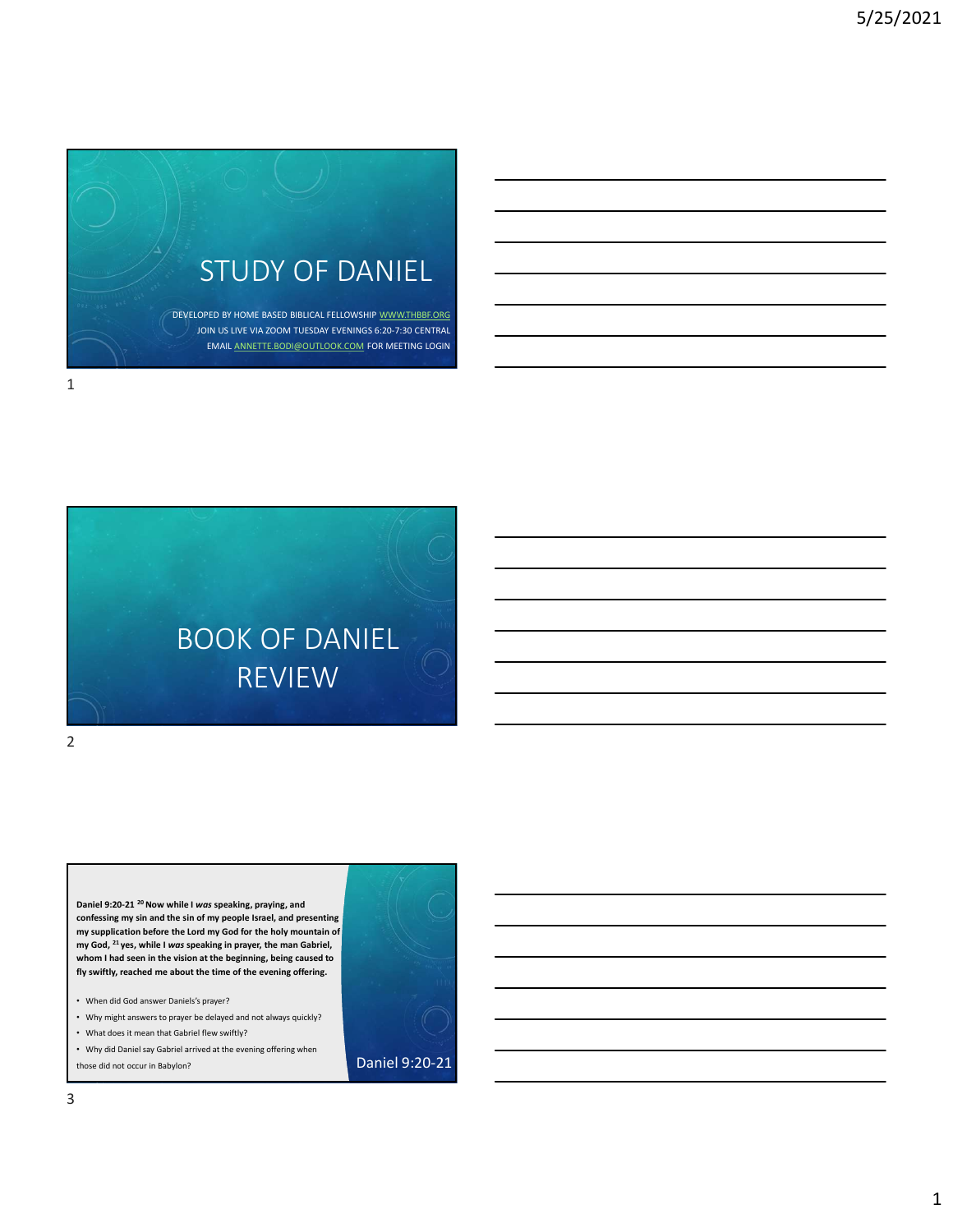Daniel 9:22-23 And he informed me, and talked with me, and said, "O Daniel, I have now come forth to give you skill to understand. At the beginning of your supplications the command went out, and I have come to tell you, for Daniel 9:22-23 And he informed me, and talked with me, and<br>staid, ^0 Daniel, I, have now come forth to give you stail to<br>come for an information with the matter, and<br>you are greatly beloved; therefore consider the matter,

• Who else was beloved by God and what do these two have in common?

• Was Daniel's prayer last week for skill and understanding? **Daniel 9:22-23** 

4



and for your holy city, to finish the transgression, to make an end of sins, to make reconciliation for iniquity, to bring in everlasting righteousness, to seal up vision and prophecy, and

- 
- What does it mean to seal up the vision and prophesy?
- What is the Most Holy?
-